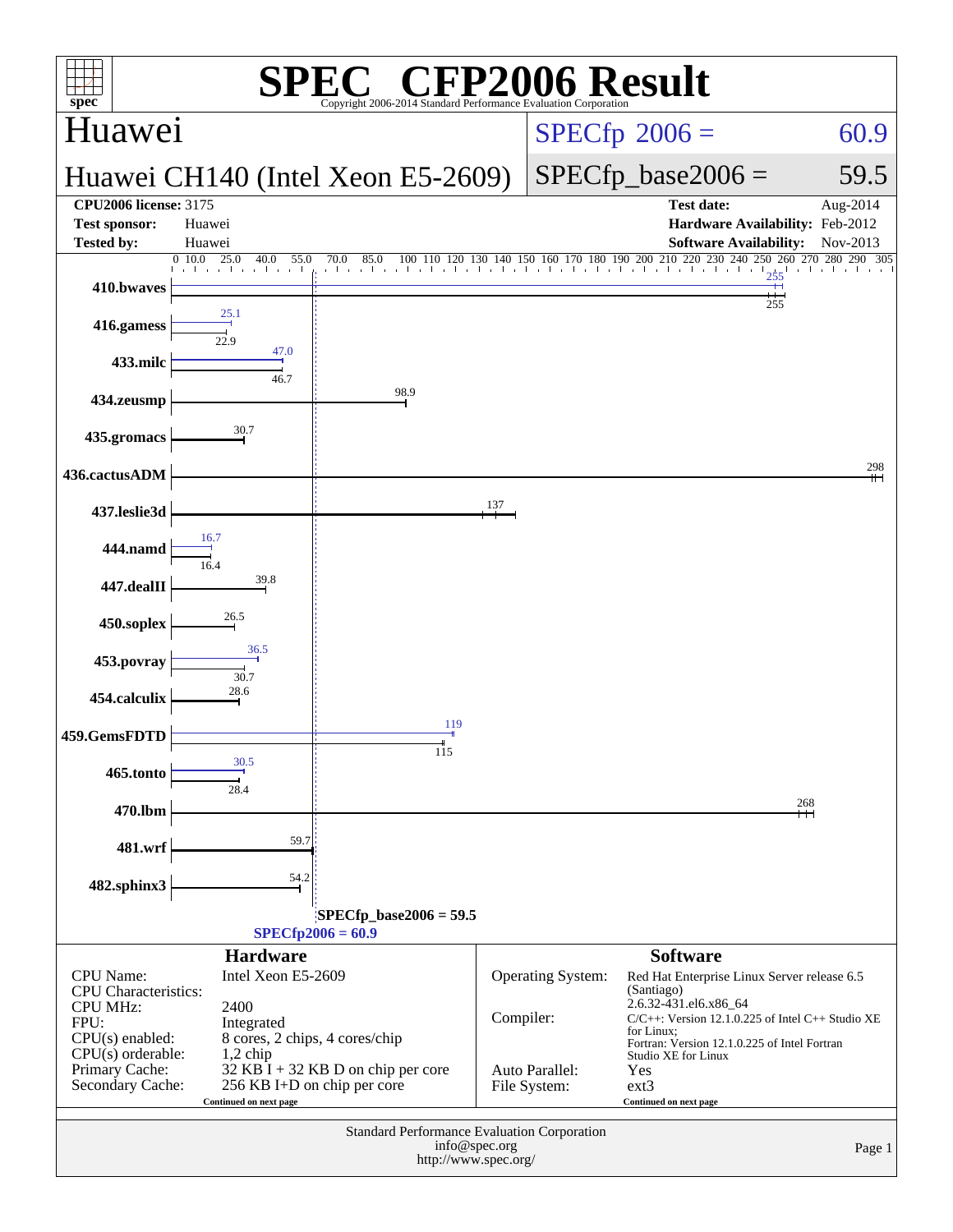

#### Huawei

### $SPECfp2006 = 60.9$  $SPECfp2006 = 60.9$

 $SPECTp\_base2006 = 59.5$ 

#### Huawei CH140 (Intel Xeon E5-2609)

| <b>CPU2006 license: 3175</b> |                                            |                       | <b>Test date:</b>                      | Aug-2014 |
|------------------------------|--------------------------------------------|-----------------------|----------------------------------------|----------|
| <b>Test sponsor:</b>         | Huawei                                     |                       | <b>Hardware Availability:</b> Feb-2012 |          |
| <b>Tested by:</b>            | Huawei                                     |                       | <b>Software Availability:</b>          | Nov-2013 |
| L3 Cache:                    | 10 MB I+D on chip per chip                 | <b>System State:</b>  | Run level 3 (multi-user)               |          |
| Other Cache:                 | None                                       | <b>Base Pointers:</b> | 64-bit                                 |          |
| Memory:                      | 128 GB (8 x 16 GB 2Rx4 PC3-14900R-13, ECC) | Peak Pointers:        | $32/64$ -bit                           |          |
| Disk Subsystem:              | 1 X 500 GB SATA 7200 RPM                   | Other Software:       | None                                   |          |
| Other Hardware:              | None                                       |                       |                                        |          |
|                              |                                            |                       |                                        |          |

| <b>Results Table</b>   |                                                                                                          |              |                |       |                |             |                |              |                |              |                |              |
|------------------------|----------------------------------------------------------------------------------------------------------|--------------|----------------|-------|----------------|-------------|----------------|--------------|----------------|--------------|----------------|--------------|
|                        | <b>Base</b>                                                                                              |              |                |       |                | <b>Peak</b> |                |              |                |              |                |              |
| <b>Benchmark</b>       | <b>Seconds</b>                                                                                           | <b>Ratio</b> | <b>Seconds</b> | Ratio | <b>Seconds</b> | Ratio       | <b>Seconds</b> | <b>Ratio</b> | <b>Seconds</b> | <b>Ratio</b> | <b>Seconds</b> | <b>Ratio</b> |
| 410.bwayes             | 53.8                                                                                                     | 252          | 53.2           | 255   | 52.4           | 259         | 52.6           | 258          | 53.2           | 255          | 53.2           | 255          |
| 416.gamess             | 853                                                                                                      | 23.0         | 853            | 22.9  | 854            | 22.9        | 779            | 25.1         | 779            | 25.1         | 780            | 25.1         |
| $433$ .milc            | 196                                                                                                      | 46.7         | 196            | 46.8  | 196            | 46.7        | 196            | 46.8         | 195            | 47.2         | 195            | 47.0         |
| $434$ . zeusmp         | 92.0                                                                                                     | 98.9         | 91.8           | 99.1  | 92.2           | 98.7        | 92.0           | 98.9         | 91.8           | 99.1         | 92.2           | 98.7         |
| $435.$ gromacs         | 232                                                                                                      | 30.8         | 233            | 30.7  | 234            | 30.5        | 232            | 30.8         | 233            | 30.7         | 234            | 30.5         |
| 436.cactusADM          | 40.1                                                                                                     | 298          | 39.7           | 301   | 40.3           | 296         | 40.1           | 298          | 39.7           | 301          | 40.3           | 296          |
| 437.leslie3d           | 68.6                                                                                                     | 137          | 71.4           | 132   | 64.6           | 145         | 68.6           | 137          | 71.4           | 132          | 64.6           | 145          |
| 444.namd               | 490                                                                                                      | 16.4         | 490            | 16.4  | 490            | 16.4        | 481            | 16.7         | 481            | 16.7         | 482            | 16.7         |
| $ 447 \text{.}$ dealII | 287                                                                                                      | 39.9         | 288            | 39.8  | 287            | 39.8        | 287            | 39.9         | 288            | 39.8         | 287            | <u>39.8</u>  |
| $450$ .soplex          | 314                                                                                                      | 26.5         | 314            | 26.6  | 315            | 26.5        | 314            | 26.5         | 314            | 26.6         | 315            | 26.5         |
| $453$ .povray          | 173                                                                                                      | 30.8         | 173            | 30.7  | 173            | 30.7        | 145            | 36.7         | 146            | 36.5         | 147            | 36.2         |
| $ 454$ .calculix       | 290                                                                                                      | 28.5         | 288            | 28.6  | 289            | 28.6        | 290            | 28.5         | 288            | 28.6         | 289            | 28.6         |
| 459.GemsFDTD           | 92.1                                                                                                     | 115          | 92.1           | 115   | 92.7           | 114         | 88.8           | 119          | 89.4           | 119          | 89.0           | <u>119</u>   |
| $465$ .tonto           | 346                                                                                                      | 28.4         | 347            | 28.4  | 346            | 28.5        | 324            | 30.4         | 322            | 30.5         | 322            | 30.6         |
| 470.1bm                | 51.2                                                                                                     | 268          | 50.6           | 271   | 51.8           | 265         | 51.2           | 268          | 50.6           | 271          | 51.8           | 265          |
| 481.wrf                | 188                                                                                                      | 59.3         | 187            | 59.7  | 187            | 59.9        | 188            | 59.3         | 187            | 59.7         | 187            | 59.9         |
| $482$ .sphinx $3$      | 358                                                                                                      | 54.4         | 360            | 54.2  | 361            | 54.0        | 358            | 54.4         | 360            | 54.2         | 361            | 54.0         |
|                        | Results appear in the order in which they were run. Bold underlined text indicates a median measurement. |              |                |       |                |             |                |              |                |              |                |              |

#### **[Operating System Notes](http://www.spec.org/auto/cpu2006/Docs/result-fields.html#OperatingSystemNotes)**

Stack size set to unlimited using "ulimit -s unlimited"

#### **[Platform Notes](http://www.spec.org/auto/cpu2006/Docs/result-fields.html#PlatformNotes)**

 Sysinfo program /spec/config/sysinfo.rev6800 \$Rev: 6800 \$ \$Date:: 2011-10-11 #\$ 6f2ebdff5032aaa42e583f96b07f99d3 running on localhost Tue Aug 5 18:11:48 2014

 This section contains SUT (System Under Test) info as seen by some common utilities. To remove or add to this section, see: <http://www.spec.org/cpu2006/Docs/config.html#sysinfo>

 From /proc/cpuinfo model name : Intel(R) Xeon(R) CPU E5-2609 0 @ 2.40GHz Continued on next page

Standard Performance Evaluation Corporation

[info@spec.org](mailto:info@spec.org) <http://www.spec.org/>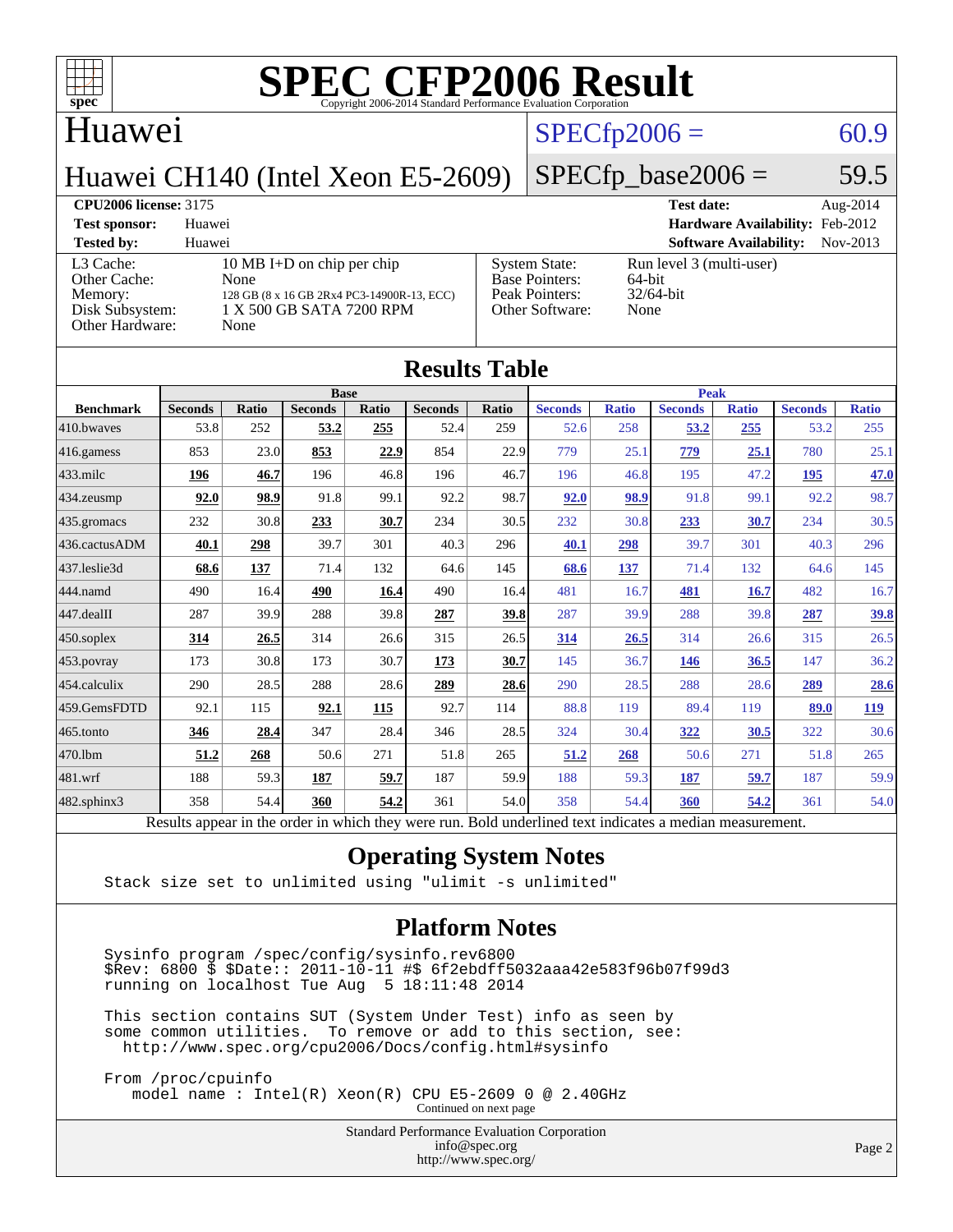

#### Huawei

 $SPECTp2006 = 60.9$ 

#### Huawei CH140 (Intel Xeon E5-2609)

 $SPECTp\_base2006 = 59.5$ 

**[Tested by:](http://www.spec.org/auto/cpu2006/Docs/result-fields.html#Testedby)** Huawei **[Software Availability:](http://www.spec.org/auto/cpu2006/Docs/result-fields.html#SoftwareAvailability)** Nov-2013

**[CPU2006 license:](http://www.spec.org/auto/cpu2006/Docs/result-fields.html#CPU2006license)** 3175 **[Test date:](http://www.spec.org/auto/cpu2006/Docs/result-fields.html#Testdate)** Aug-2014 **[Test sponsor:](http://www.spec.org/auto/cpu2006/Docs/result-fields.html#Testsponsor)** Huawei **[Hardware Availability:](http://www.spec.org/auto/cpu2006/Docs/result-fields.html#HardwareAvailability)** Feb-2012

#### **[Platform Notes \(Continued\)](http://www.spec.org/auto/cpu2006/Docs/result-fields.html#PlatformNotes)**

 2 "physical id"s (chips) 8 "processors" cores, siblings (Caution: counting these is hw and system dependent. The following excerpts from /proc/cpuinfo might not be reliable. Use with caution.) cpu cores : 4 siblings : 4 physical 0: cores 0 1 2 3 physical 1: cores 0 1 2 3 cache size : 10240 KB From /proc/meminfo MemTotal: 132105632 kB HugePages\_Total: 0<br>Hugepagesize: 2048 kB Hugepagesize: /usr/bin/lsb\_release -d Red Hat Enterprise Linux Server release 6.5 (Santiago) From /etc/\*release\* /etc/\*version\* redhat-release: Red Hat Enterprise Linux Server release 6.5 (Santiago) system-release: Red Hat Enterprise Linux Server release 6.5 (Santiago) system-release-cpe: cpe:/o:redhat:enterprise\_linux:6server:ga:server uname -a: Linux localhost 2.6.32-431.el6.x86\_64 #1 SMP Sun Nov 10 22:19:54 EST 2013 x86\_64 x86\_64 x86\_64 GNU/Linux run-level 3 Aug 5 09:56 SPEC is set to: /spec Filesystem Type Size Used Avail Use% Mounted on /dev/sda2 ext3 455G 113G 319G 27% / Additional information from dmidecode: Memory: 8x Samsung M393B2G70BH0-CMA 16 GB 1866 MHz 2 rank (End of data from sysinfo program)

#### **[General Notes](http://www.spec.org/auto/cpu2006/Docs/result-fields.html#GeneralNotes)**

Environment variables set by runspec before the start of the run: KMP AFFINITY = "granularity=fine, compact,  $0,1$ " LD\_LIBRARY\_PATH = "/spec/libs/32:/spec/libs/64" OMP\_NUM\_THREADS = "8" Binaries compiled on a system with 2 x Xeon X5645 CPU + 16GB memory using RHEL 6.1 Transparent Huge Pages enabled with: echo always > /sys/kernel/mm/redhat\_transparent\_hugepage/enabled

> Standard Performance Evaluation Corporation [info@spec.org](mailto:info@spec.org) <http://www.spec.org/>

Page 3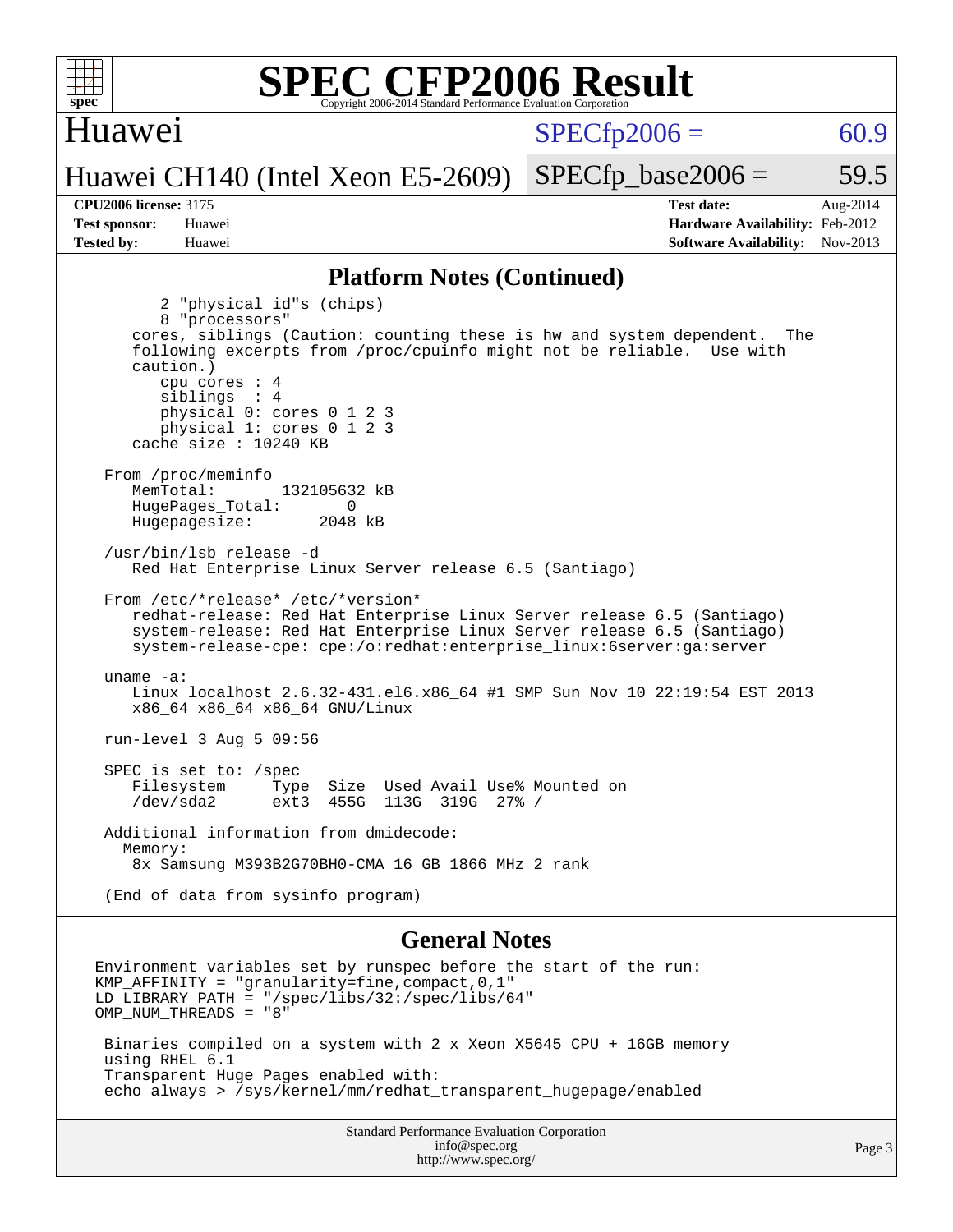

#### Huawei

 $SPECTp2006 = 60.9$ 

Huawei CH140 (Intel Xeon E5-2609)

 $SPECTp\_base2006 = 59.5$ 

**[CPU2006 license:](http://www.spec.org/auto/cpu2006/Docs/result-fields.html#CPU2006license)** 3175 **[Test date:](http://www.spec.org/auto/cpu2006/Docs/result-fields.html#Testdate)** Aug-2014 **[Test sponsor:](http://www.spec.org/auto/cpu2006/Docs/result-fields.html#Testsponsor)** Huawei **[Hardware Availability:](http://www.spec.org/auto/cpu2006/Docs/result-fields.html#HardwareAvailability)** Feb-2012 **[Tested by:](http://www.spec.org/auto/cpu2006/Docs/result-fields.html#Testedby)** Huawei **[Software Availability:](http://www.spec.org/auto/cpu2006/Docs/result-fields.html#SoftwareAvailability)** Nov-2013

### **[Base Compiler Invocation](http://www.spec.org/auto/cpu2006/Docs/result-fields.html#BaseCompilerInvocation)**

[C benchmarks](http://www.spec.org/auto/cpu2006/Docs/result-fields.html#Cbenchmarks):  $\text{icc}$  -m64

[C++ benchmarks:](http://www.spec.org/auto/cpu2006/Docs/result-fields.html#CXXbenchmarks) [icpc -m64](http://www.spec.org/cpu2006/results/res2014q3/cpu2006-20140810-30842.flags.html#user_CXXbase_intel_icpc_64bit_bedb90c1146cab66620883ef4f41a67e)

[Fortran benchmarks](http://www.spec.org/auto/cpu2006/Docs/result-fields.html#Fortranbenchmarks): [ifort -m64](http://www.spec.org/cpu2006/results/res2014q3/cpu2006-20140810-30842.flags.html#user_FCbase_intel_ifort_64bit_ee9d0fb25645d0210d97eb0527dcc06e)

[Benchmarks using both Fortran and C](http://www.spec.org/auto/cpu2006/Docs/result-fields.html#BenchmarksusingbothFortranandC): [icc -m64](http://www.spec.org/cpu2006/results/res2014q3/cpu2006-20140810-30842.flags.html#user_CC_FCbase_intel_icc_64bit_0b7121f5ab7cfabee23d88897260401c) [ifort -m64](http://www.spec.org/cpu2006/results/res2014q3/cpu2006-20140810-30842.flags.html#user_CC_FCbase_intel_ifort_64bit_ee9d0fb25645d0210d97eb0527dcc06e)

### **[Base Portability Flags](http://www.spec.org/auto/cpu2006/Docs/result-fields.html#BasePortabilityFlags)**

| 410.bwaves: -DSPEC CPU LP64                 |                                                                |
|---------------------------------------------|----------------------------------------------------------------|
| 416.gamess: - DSPEC_CPU_LP64                |                                                                |
| 433.milc: -DSPEC CPU LP64                   |                                                                |
| 434.zeusmp: -DSPEC_CPU_LP64                 |                                                                |
| 435.gromacs: -DSPEC_CPU_LP64 -nofor_main    |                                                                |
| 436.cactusADM: -DSPEC CPU LP64 -nofor main  |                                                                |
| 437.leslie3d: -DSPEC CPU LP64               |                                                                |
| 444.namd: -DSPEC CPU LP64                   |                                                                |
| 447.dealII: -DSPEC CPU LP64                 |                                                                |
| 450.soplex: -DSPEC_CPU_LP64                 |                                                                |
| 453.povray: -DSPEC_CPU_LP64                 |                                                                |
| 454.calculix: - DSPEC CPU LP64 - nofor main |                                                                |
| 459.GemsFDTD: -DSPEC CPU LP64               |                                                                |
| 465.tonto: - DSPEC CPU LP64                 |                                                                |
| 470.1bm: - DSPEC CPU LP64                   |                                                                |
|                                             | 481.wrf: -DSPEC_CPU_LP64 -DSPEC_CPU_CASE_FLAG -DSPEC_CPU_LINUX |
| 482.sphinx3: -DSPEC_CPU_LP64                |                                                                |
|                                             |                                                                |

### **[Base Optimization Flags](http://www.spec.org/auto/cpu2006/Docs/result-fields.html#BaseOptimizationFlags)**

[C benchmarks](http://www.spec.org/auto/cpu2006/Docs/result-fields.html#Cbenchmarks): [-xAVX](http://www.spec.org/cpu2006/results/res2014q3/cpu2006-20140810-30842.flags.html#user_CCbase_f-xAVX) [-ipo](http://www.spec.org/cpu2006/results/res2014q3/cpu2006-20140810-30842.flags.html#user_CCbase_f-ipo) [-O3](http://www.spec.org/cpu2006/results/res2014q3/cpu2006-20140810-30842.flags.html#user_CCbase_f-O3) [-no-prec-div](http://www.spec.org/cpu2006/results/res2014q3/cpu2006-20140810-30842.flags.html#user_CCbase_f-no-prec-div) [-static](http://www.spec.org/cpu2006/results/res2014q3/cpu2006-20140810-30842.flags.html#user_CCbase_f-static) [-parallel](http://www.spec.org/cpu2006/results/res2014q3/cpu2006-20140810-30842.flags.html#user_CCbase_f-parallel) [-opt-prefetch](http://www.spec.org/cpu2006/results/res2014q3/cpu2006-20140810-30842.flags.html#user_CCbase_f-opt-prefetch) [-ansi-alias](http://www.spec.org/cpu2006/results/res2014q3/cpu2006-20140810-30842.flags.html#user_CCbase_f-ansi-alias) [C++ benchmarks:](http://www.spec.org/auto/cpu2006/Docs/result-fields.html#CXXbenchmarks) [-xAVX](http://www.spec.org/cpu2006/results/res2014q3/cpu2006-20140810-30842.flags.html#user_CXXbase_f-xAVX) [-ipo](http://www.spec.org/cpu2006/results/res2014q3/cpu2006-20140810-30842.flags.html#user_CXXbase_f-ipo) [-O3](http://www.spec.org/cpu2006/results/res2014q3/cpu2006-20140810-30842.flags.html#user_CXXbase_f-O3) [-no-prec-div](http://www.spec.org/cpu2006/results/res2014q3/cpu2006-20140810-30842.flags.html#user_CXXbase_f-no-prec-div) [-static](http://www.spec.org/cpu2006/results/res2014q3/cpu2006-20140810-30842.flags.html#user_CXXbase_f-static) [-opt-prefetch](http://www.spec.org/cpu2006/results/res2014q3/cpu2006-20140810-30842.flags.html#user_CXXbase_f-opt-prefetch) [-ansi-alias](http://www.spec.org/cpu2006/results/res2014q3/cpu2006-20140810-30842.flags.html#user_CXXbase_f-ansi-alias) [Fortran benchmarks](http://www.spec.org/auto/cpu2006/Docs/result-fields.html#Fortranbenchmarks): [-xAVX](http://www.spec.org/cpu2006/results/res2014q3/cpu2006-20140810-30842.flags.html#user_FCbase_f-xAVX) [-ipo](http://www.spec.org/cpu2006/results/res2014q3/cpu2006-20140810-30842.flags.html#user_FCbase_f-ipo) [-O3](http://www.spec.org/cpu2006/results/res2014q3/cpu2006-20140810-30842.flags.html#user_FCbase_f-O3) [-no-prec-div](http://www.spec.org/cpu2006/results/res2014q3/cpu2006-20140810-30842.flags.html#user_FCbase_f-no-prec-div) [-static](http://www.spec.org/cpu2006/results/res2014q3/cpu2006-20140810-30842.flags.html#user_FCbase_f-static) [-parallel](http://www.spec.org/cpu2006/results/res2014q3/cpu2006-20140810-30842.flags.html#user_FCbase_f-parallel) [-opt-prefetch](http://www.spec.org/cpu2006/results/res2014q3/cpu2006-20140810-30842.flags.html#user_FCbase_f-opt-prefetch) [Benchmarks using both Fortran and C](http://www.spec.org/auto/cpu2006/Docs/result-fields.html#BenchmarksusingbothFortranandC): [-xAVX](http://www.spec.org/cpu2006/results/res2014q3/cpu2006-20140810-30842.flags.html#user_CC_FCbase_f-xAVX) [-ipo](http://www.spec.org/cpu2006/results/res2014q3/cpu2006-20140810-30842.flags.html#user_CC_FCbase_f-ipo) [-O3](http://www.spec.org/cpu2006/results/res2014q3/cpu2006-20140810-30842.flags.html#user_CC_FCbase_f-O3) [-no-prec-div](http://www.spec.org/cpu2006/results/res2014q3/cpu2006-20140810-30842.flags.html#user_CC_FCbase_f-no-prec-div) [-static](http://www.spec.org/cpu2006/results/res2014q3/cpu2006-20140810-30842.flags.html#user_CC_FCbase_f-static) [-parallel](http://www.spec.org/cpu2006/results/res2014q3/cpu2006-20140810-30842.flags.html#user_CC_FCbase_f-parallel) [-opt-prefetch](http://www.spec.org/cpu2006/results/res2014q3/cpu2006-20140810-30842.flags.html#user_CC_FCbase_f-opt-prefetch) [-ansi-alias](http://www.spec.org/cpu2006/results/res2014q3/cpu2006-20140810-30842.flags.html#user_CC_FCbase_f-ansi-alias)

| <b>Standard Performance Evaluation Corporation</b> |
|----------------------------------------------------|
| info@spec.org                                      |
| http://www.spec.org/                               |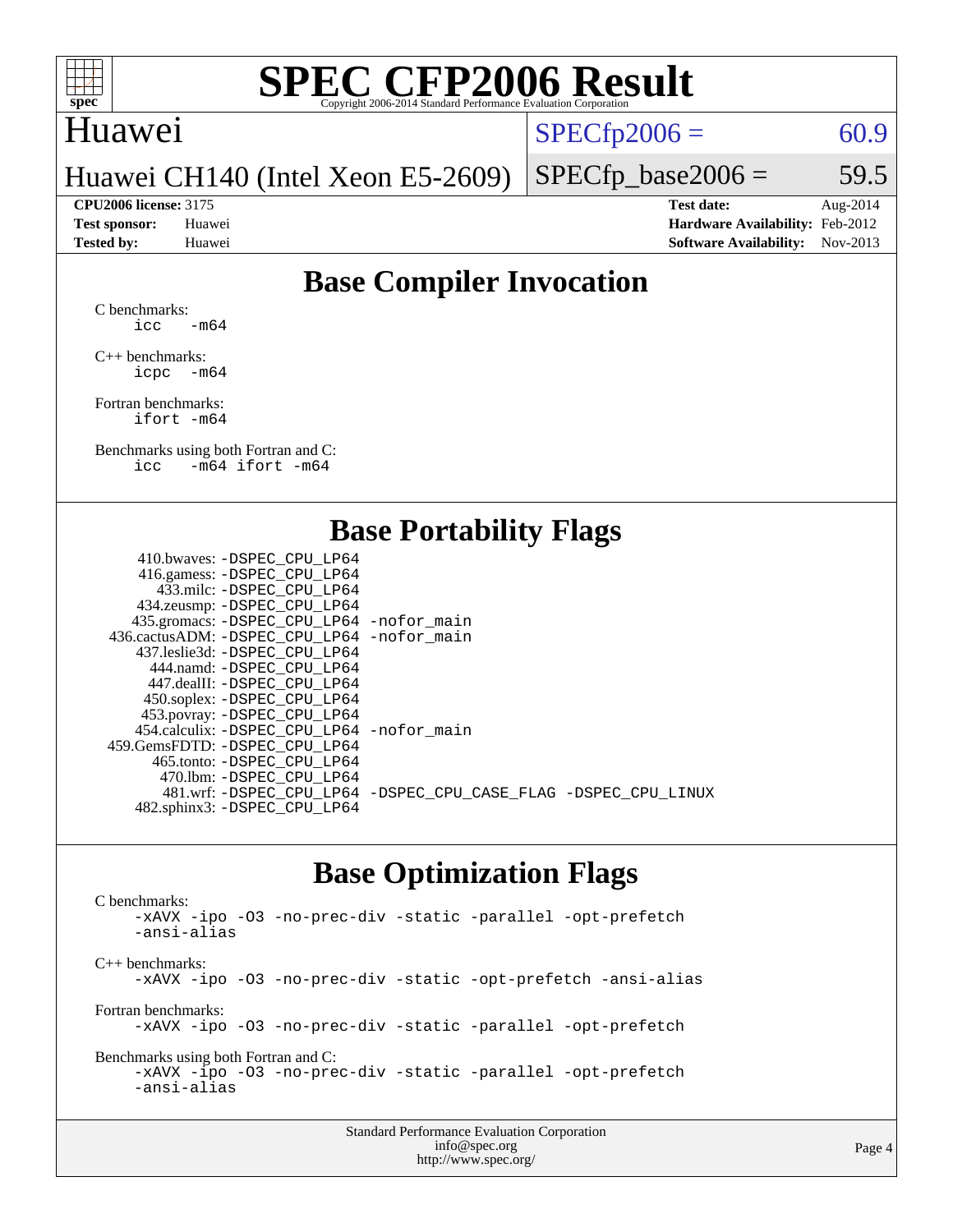

### Huawei

 $SPECTp2006 = 60.9$ 

Huawei CH140 (Intel Xeon E5-2609)

#### **[CPU2006 license:](http://www.spec.org/auto/cpu2006/Docs/result-fields.html#CPU2006license)** 3175 **[Test date:](http://www.spec.org/auto/cpu2006/Docs/result-fields.html#Testdate)** Aug-2014

 $SPECTp\_base2006 = 59.5$ 

**[Test sponsor:](http://www.spec.org/auto/cpu2006/Docs/result-fields.html#Testsponsor)** Huawei **[Hardware Availability:](http://www.spec.org/auto/cpu2006/Docs/result-fields.html#HardwareAvailability)** Feb-2012 **[Tested by:](http://www.spec.org/auto/cpu2006/Docs/result-fields.html#Testedby)** Huawei **[Software Availability:](http://www.spec.org/auto/cpu2006/Docs/result-fields.html#SoftwareAvailability)** Nov-2013

## **[Peak Compiler Invocation](http://www.spec.org/auto/cpu2006/Docs/result-fields.html#PeakCompilerInvocation)**

[C benchmarks](http://www.spec.org/auto/cpu2006/Docs/result-fields.html#Cbenchmarks):  $\text{icc}$   $-\text{m64}$ 

[C++ benchmarks:](http://www.spec.org/auto/cpu2006/Docs/result-fields.html#CXXbenchmarks) [icpc -m64](http://www.spec.org/cpu2006/results/res2014q3/cpu2006-20140810-30842.flags.html#user_CXXpeak_intel_icpc_64bit_bedb90c1146cab66620883ef4f41a67e)

[Fortran benchmarks](http://www.spec.org/auto/cpu2006/Docs/result-fields.html#Fortranbenchmarks): [ifort -m64](http://www.spec.org/cpu2006/results/res2014q3/cpu2006-20140810-30842.flags.html#user_FCpeak_intel_ifort_64bit_ee9d0fb25645d0210d97eb0527dcc06e)

[Benchmarks using both Fortran and C](http://www.spec.org/auto/cpu2006/Docs/result-fields.html#BenchmarksusingbothFortranandC): [icc -m64](http://www.spec.org/cpu2006/results/res2014q3/cpu2006-20140810-30842.flags.html#user_CC_FCpeak_intel_icc_64bit_0b7121f5ab7cfabee23d88897260401c) [ifort -m64](http://www.spec.org/cpu2006/results/res2014q3/cpu2006-20140810-30842.flags.html#user_CC_FCpeak_intel_ifort_64bit_ee9d0fb25645d0210d97eb0527dcc06e)

### **[Peak Portability Flags](http://www.spec.org/auto/cpu2006/Docs/result-fields.html#PeakPortabilityFlags)**

Same as Base Portability Flags

## **[Peak Optimization Flags](http://www.spec.org/auto/cpu2006/Docs/result-fields.html#PeakOptimizationFlags)**

[C benchmarks](http://www.spec.org/auto/cpu2006/Docs/result-fields.html#Cbenchmarks):

 433.milc: [-xAVX](http://www.spec.org/cpu2006/results/res2014q3/cpu2006-20140810-30842.flags.html#user_peakPASS2_CFLAGSPASS2_LDFLAGS433_milc_f-xAVX)(pass 2) [-prof-gen](http://www.spec.org/cpu2006/results/res2014q3/cpu2006-20140810-30842.flags.html#user_peakPASS1_CFLAGSPASS1_LDFLAGS433_milc_prof_gen_e43856698f6ca7b7e442dfd80e94a8fc)(pass 1) [-ipo](http://www.spec.org/cpu2006/results/res2014q3/cpu2006-20140810-30842.flags.html#user_peakPASS2_CFLAGSPASS2_LDFLAGS433_milc_f-ipo)(pass 2) [-O3](http://www.spec.org/cpu2006/results/res2014q3/cpu2006-20140810-30842.flags.html#user_peakPASS2_CFLAGSPASS2_LDFLAGS433_milc_f-O3)(pass 2) [-no-prec-div](http://www.spec.org/cpu2006/results/res2014q3/cpu2006-20140810-30842.flags.html#user_peakPASS2_CFLAGSPASS2_LDFLAGS433_milc_f-no-prec-div)(pass 2) [-prof-use](http://www.spec.org/cpu2006/results/res2014q3/cpu2006-20140810-30842.flags.html#user_peakPASS2_CFLAGSPASS2_LDFLAGS433_milc_prof_use_bccf7792157ff70d64e32fe3e1250b55)(pass 2) [-static](http://www.spec.org/cpu2006/results/res2014q3/cpu2006-20140810-30842.flags.html#user_peakOPTIMIZE433_milc_f-static) [-auto-ilp32](http://www.spec.org/cpu2006/results/res2014q3/cpu2006-20140810-30842.flags.html#user_peakCOPTIMIZE433_milc_f-auto-ilp32) [-ansi-alias](http://www.spec.org/cpu2006/results/res2014q3/cpu2006-20140810-30842.flags.html#user_peakCOPTIMIZE433_milc_f-ansi-alias)

 $470.$ lbm: basepeak = yes

 $482$ .sphinx3: basepeak = yes

[C++ benchmarks:](http://www.spec.org/auto/cpu2006/Docs/result-fields.html#CXXbenchmarks)

 444.namd: [-xAVX](http://www.spec.org/cpu2006/results/res2014q3/cpu2006-20140810-30842.flags.html#user_peakPASS2_CXXFLAGSPASS2_LDFLAGS444_namd_f-xAVX)(pass 2) [-prof-gen](http://www.spec.org/cpu2006/results/res2014q3/cpu2006-20140810-30842.flags.html#user_peakPASS1_CXXFLAGSPASS1_LDFLAGS444_namd_prof_gen_e43856698f6ca7b7e442dfd80e94a8fc)(pass 1) [-ipo](http://www.spec.org/cpu2006/results/res2014q3/cpu2006-20140810-30842.flags.html#user_peakPASS2_CXXFLAGSPASS2_LDFLAGS444_namd_f-ipo)(pass 2) [-O3](http://www.spec.org/cpu2006/results/res2014q3/cpu2006-20140810-30842.flags.html#user_peakPASS2_CXXFLAGSPASS2_LDFLAGS444_namd_f-O3)(pass 2) [-no-prec-div](http://www.spec.org/cpu2006/results/res2014q3/cpu2006-20140810-30842.flags.html#user_peakPASS2_CXXFLAGSPASS2_LDFLAGS444_namd_f-no-prec-div)(pass 2) [-prof-use](http://www.spec.org/cpu2006/results/res2014q3/cpu2006-20140810-30842.flags.html#user_peakPASS2_CXXFLAGSPASS2_LDFLAGS444_namd_prof_use_bccf7792157ff70d64e32fe3e1250b55)(pass 2) [-fno-alias](http://www.spec.org/cpu2006/results/res2014q3/cpu2006-20140810-30842.flags.html#user_peakCXXOPTIMIZEOPTIMIZE444_namd_f-no-alias_694e77f6c5a51e658e82ccff53a9e63a) [-auto-ilp32](http://www.spec.org/cpu2006/results/res2014q3/cpu2006-20140810-30842.flags.html#user_peakCXXOPTIMIZE444_namd_f-auto-ilp32)

447.dealII: basepeak = yes

450.soplex: basepeak = yes

453.povray:  $-xAVX(pass 2)$  $-xAVX(pass 2)$  [-prof-gen](http://www.spec.org/cpu2006/results/res2014q3/cpu2006-20140810-30842.flags.html#user_peakPASS1_CXXFLAGSPASS1_LDFLAGS453_povray_prof_gen_e43856698f6ca7b7e442dfd80e94a8fc)(pass 1) [-ipo](http://www.spec.org/cpu2006/results/res2014q3/cpu2006-20140810-30842.flags.html#user_peakPASS2_CXXFLAGSPASS2_LDFLAGS453_povray_f-ipo)(pass 2) -03(pass 2) [-no-prec-div](http://www.spec.org/cpu2006/results/res2014q3/cpu2006-20140810-30842.flags.html#user_peakPASS2_CXXFLAGSPASS2_LDFLAGS453_povray_f-no-prec-div)(pass 2) [-prof-use](http://www.spec.org/cpu2006/results/res2014q3/cpu2006-20140810-30842.flags.html#user_peakPASS2_CXXFLAGSPASS2_LDFLAGS453_povray_prof_use_bccf7792157ff70d64e32fe3e1250b55)(pass 2) [-unroll4](http://www.spec.org/cpu2006/results/res2014q3/cpu2006-20140810-30842.flags.html#user_peakCXXOPTIMIZE453_povray_f-unroll_4e5e4ed65b7fd20bdcd365bec371b81f) [-ansi-alias](http://www.spec.org/cpu2006/results/res2014q3/cpu2006-20140810-30842.flags.html#user_peakCXXOPTIMIZE453_povray_f-ansi-alias)

[Fortran benchmarks](http://www.spec.org/auto/cpu2006/Docs/result-fields.html#Fortranbenchmarks):

 410.bwaves: [-xAVX](http://www.spec.org/cpu2006/results/res2014q3/cpu2006-20140810-30842.flags.html#user_peakOPTIMIZE410_bwaves_f-xAVX) [-ipo](http://www.spec.org/cpu2006/results/res2014q3/cpu2006-20140810-30842.flags.html#user_peakOPTIMIZE410_bwaves_f-ipo) [-O3](http://www.spec.org/cpu2006/results/res2014q3/cpu2006-20140810-30842.flags.html#user_peakOPTIMIZE410_bwaves_f-O3) [-no-prec-div](http://www.spec.org/cpu2006/results/res2014q3/cpu2006-20140810-30842.flags.html#user_peakOPTIMIZE410_bwaves_f-no-prec-div) [-opt-prefetch](http://www.spec.org/cpu2006/results/res2014q3/cpu2006-20140810-30842.flags.html#user_peakOPTIMIZE410_bwaves_f-opt-prefetch) [-parallel](http://www.spec.org/cpu2006/results/res2014q3/cpu2006-20140810-30842.flags.html#user_peakOPTIMIZE410_bwaves_f-parallel) [-static](http://www.spec.org/cpu2006/results/res2014q3/cpu2006-20140810-30842.flags.html#user_peakOPTIMIZE410_bwaves_f-static)

Continued on next page

Standard Performance Evaluation Corporation [info@spec.org](mailto:info@spec.org) <http://www.spec.org/>